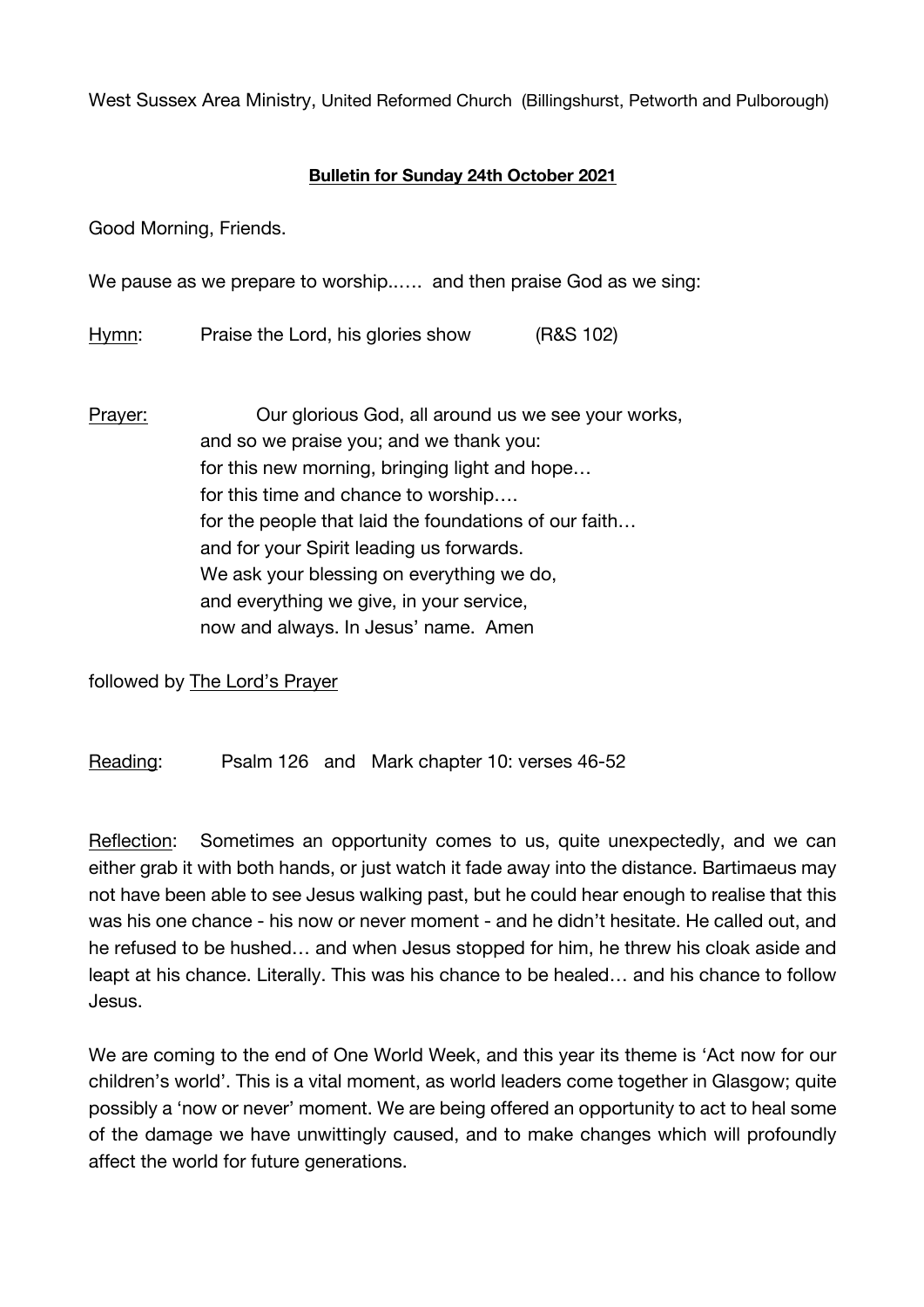May God who made and loves this world give us light to see our way ahead, and the courage and decisiveness to grab this opportunity with both hands; to take action - right now - for the sake of our children's (and grandchildren's) world. Amen

| Hymn:   | Thou whose almighty word                                   | (R&S 38) |
|---------|------------------------------------------------------------|----------|
| Prayer: | God of love and light,                                     |          |
|         | in a world where the needy and the powerless               |          |
|         | are all too often invisible to others,                     |          |
|         | give us the insight to recognise their humanity and worth. |          |
|         | We pray that our governments, our churches,                |          |
|         | our communities, and we ourselves                          |          |
|         | will be aware of the importance of this time, right now    |          |
|         | and will grab the opportunity that you hold out to us.     |          |
|         | We pray for those we love, and worry about.                |          |
|         | Loving God, hear all our prayers,                          |          |

spoken and unspoken, in Jesus' name. Amen

Hymn: Amazing grace (how sweet the sound) (R&S 92)

Blessing: May we take, whole-heartedly and with joy, the chances that you offer us… and may the blessing of God, Father, Son and Holy Spirit, be with us and with all those we love now and always. Amen

\*\*\*\*\*\*\*\*\*\*\*\*\*\*\*\*\*\*\*\*\*\*\*\*\*\*\*\*\*\*\*\*\*\*\*\*\*\*\*\*\*\*\*\*\*\*\*\*\*\*\*\*\*\*\*\*\*\*\*\*\*\*\*\*\*\*\*\*\*\*\*\*\*\*\*\*\*\*

Reminder: there will be a Group Service for all three churches at Petworth, at 10.30 am on Sunday 31st October (i.e. in a week's time). Please come - you are all very welcome! With the larger congregation and mixing of people from different communities the Elders have decided that masks must be worn for this service, to keep everyone as safe as possible. We will definitely be singing, though!

Please continue to remember that we all have a part to play in caring for each other and doing what we can to keep everyone safe from Covid, which includes letting us know if you have a positive Covid test after recently being in church. Sadly it's impossible to make our churches completely risk-free.